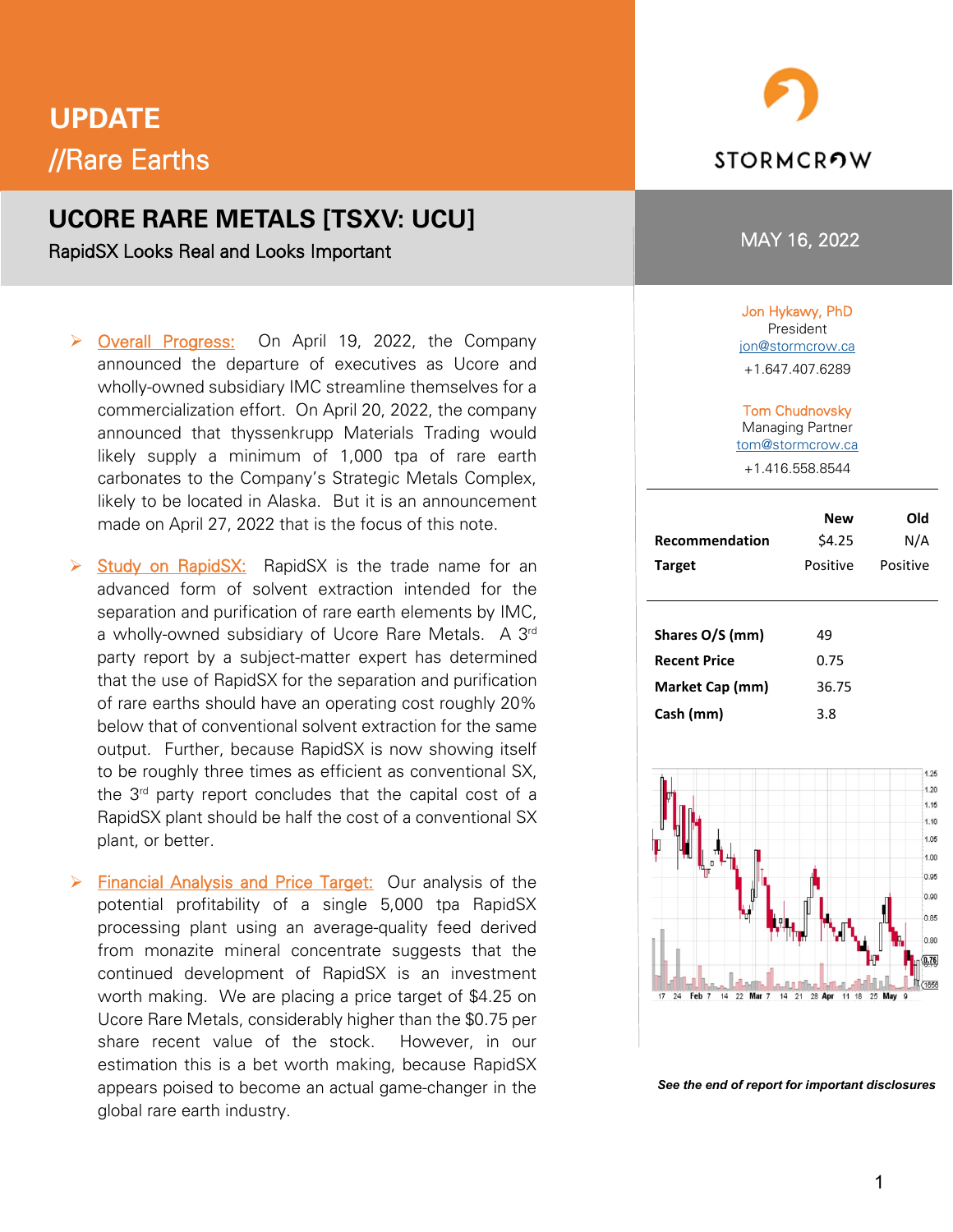#### **Introduction**

To build any minor metal supply chain, you need to do much more than dig ore out of the ground. Rare earth elements (REEs) are even worse than most. First, you need to extract ore and concentrate it as much as economically feasible into the rare earth-bearing minerals. Then, those minerals need to be leached to extract as much as possible of the rare earths while minimizing extraction of undesirable contaminants. Next, the rare earths need to be separated from one another, which is made more difficult by the fact that the rare earths tend to behave similarly to one another, chemically, while having very different magnetic or other physical properties (which is what makes them useful). Finally, some of those separated rare earths need to be turned into metal in a way that usually looks something like making aluminum metal from aluminum oxide.

We have plenty of rare earth-bearing ore in Canada and the western world. What we don't have is a lot of expertise in designing, building and, most importantly, operating the most widely accepted technology for separating the rare earths from one another, known as solvent extraction (SX). SX is ubiquitous in the Chinese rare earth industry. In principle, it's a simple technology that involves adding the REEs, dissolved in an acid, to an organic liquid (simply a chemical made from carbon, hydrogen, oxygen and nitrogen) reagent, with a chemical extractant mixed into the organic that can bind to the rare earths and pull them out of the acid and into the organic liquid. There is a slight difference between the proportion of a given rare earth that will be pulled out of the acid compared to the rare earths around it. So, if you know those relative extraction rates, then you can design a processing chain that can successfully separate all the relevant rare earths from those around them, to a commercially necessary degree.

But…

There are some problems with this approach. To maximize the rate of extraction of the rare earths into the organic liquid at any given stage, you want to increase contact between the two liquids. Simply letting the organic float as a layer on top of the acid, like olive oil floating on top of vinegar in a salad dressing, isn't going to cut it. So the liquids flow into a settler/mixer stage, and blades are used to break the two liquids into small droplets moving around in contact with one another. But the more mixing you do, to decrease droplet size and increase the relative surface area in contact, the less able the droplets are to break apart from one another so you can actually get the organic liquid and extractant holding the rare earths out of the settler/mixer tank within a reasonable amount of time. Because separation is far from instantaneous or perfect, you flow the organic liquid, chemical extractant and the REEs it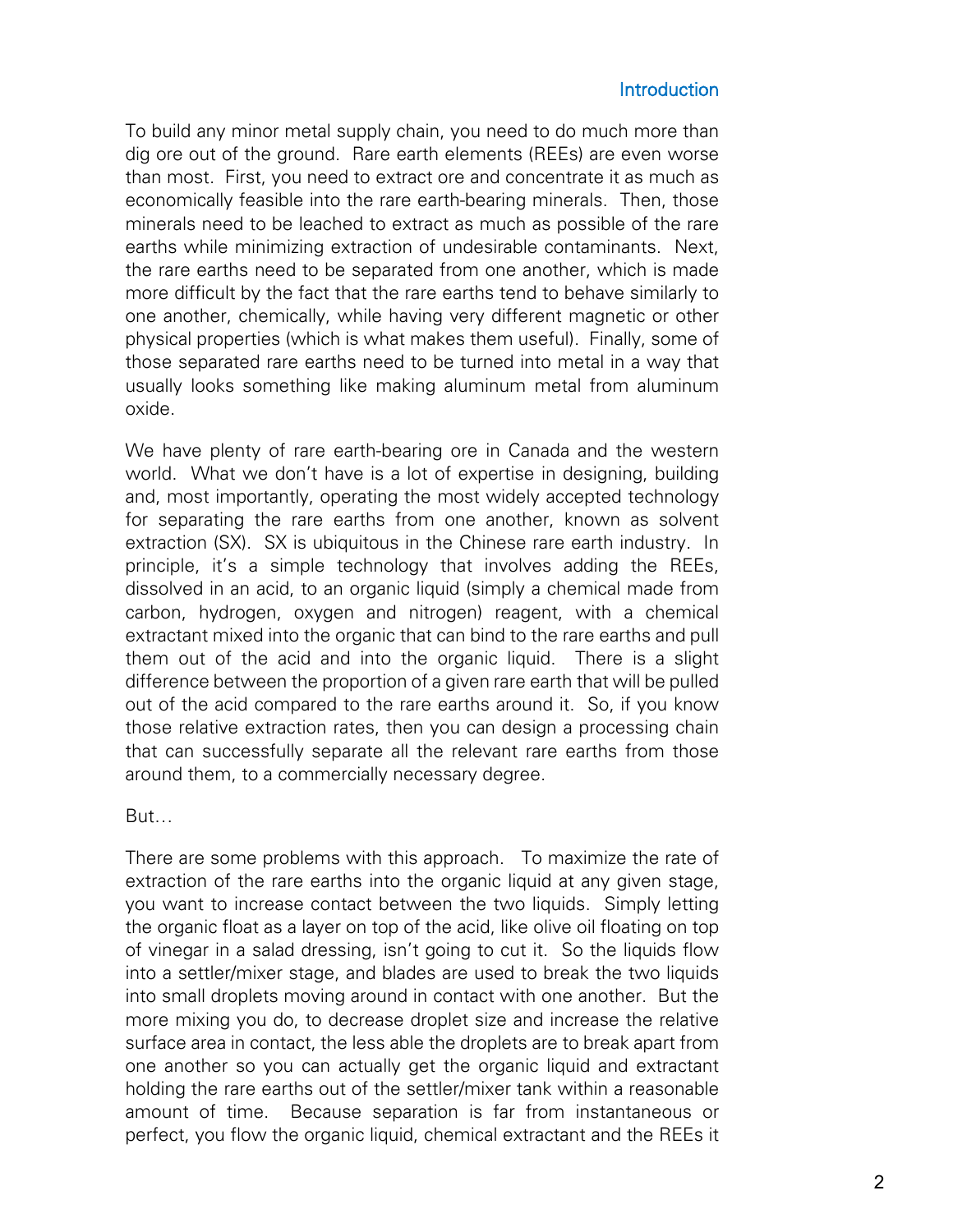has picked up into the next stage to try and pick up even more REEs, and you let the depleted acid flow into another settler/mixer in the other direction to meet fresher organic and extractants to get even more REE stripped from it (a counter-current system). At the end of a chain, the extractant within the organic is stripped of its REEs using acid, the REE is precipitated (often using oxalic acid) and the precipitate is then calcined to make a commercially marketable REO.

If during SX, however, we've mixed the acid and organic solvent too aggressively, the droplets will be very small and you might even form what is called an emulsion; a quasi-stable suspension of the droplets that will take a long time to separate out and may even need the addition of chemicals to do so. The extra time needed to complete a single extraction in a settler/mixer stage will become excessive and your production rate will suffer. If you've mixed the acid and organic solvent insufficiently, then you will get rapid separation of the two liquids but you won't achieve sufficient separation of the REEs. Again, your production rate will suffer and the final product may not meet specification. The right amount of mixing is a balancing act that is determined both by trial and error over time and by initial design. Having expertise in operating these systems is a critical part of tuning them to operate correctly.

Worse, the long time taken for a properly operating solvent extraction plant to take completely mixed REEs dissolved in acid and output separated and useful individual rare earth oxides (REOs) means other things become a problem. The time frame of processing is weeks to months, depending on how pure the individual REOs must become. These other problematic things range from temperature changes in the SX plant, because the extraction rate into the organic varies with temperature, to power failures, mixer motor breakdown or pump failures that can lead to a portion of the working fluid in the plant being mixed for less or more time than it should have been mixed. It is possible that any one of these effects could result in a significant amount of material not meeting desired specifications and a significant amount of time before the SX plant reaches a state of stability that can output acceptable end products, again.

Now add to all this that the SX plant is quite large and relatively expensive. The acids and organic solvents used also have value, not to mention that the REEs dissolved in the acid can be worth a lot of money (especially at recent high prices). A company doing this work needs to have raised a lot of money to build a SX plant, they need to have a lot of working capital to carry the cost of their REEs in solution until they can sell them, and they will somehow need to have acquired a lot of understanding of the SX process in operation so they don't make any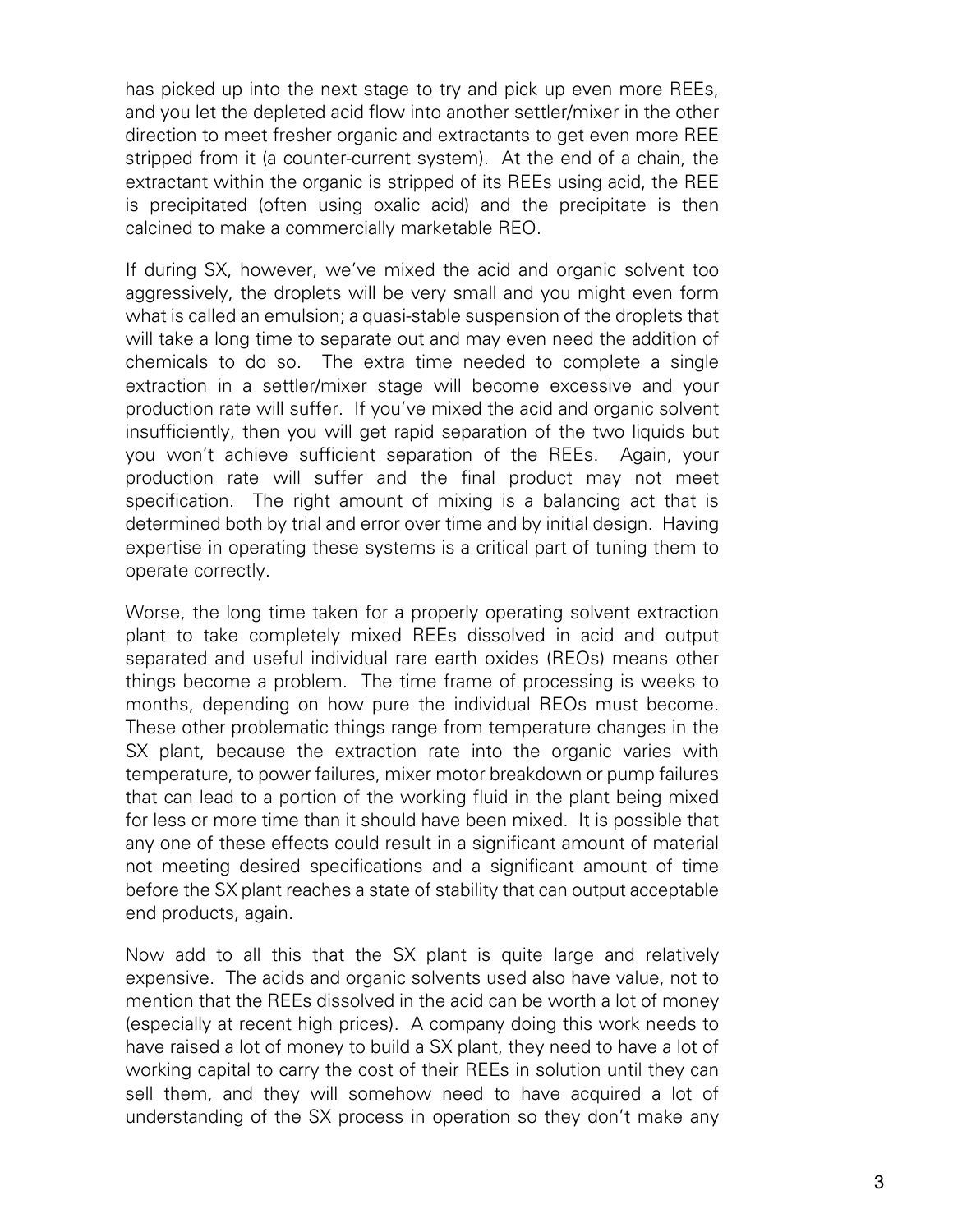mistakes and suddenly discover that they won't be producing any saleable REOs for months.

What has been desired for some time is a technology that could cut time and capital cost from the processing of REEs. Yes, it would be nice if the cost of the separation could be dramatically reduced, but this has never been the biggest issue, anyway. We know from looking at the price at which mixed hydrometallurgical REE concentrates are bought and sold in China (the feed that will be dissolved in acid and introduced at the start of the SX plant) and the prices of the various REOs as sold by the separators that the cost of separating rare earth is highly likely to be less than \$10 per kg for the "lighter" rare earths (like neodymium oxide, which is used to make high-power rare earth magnets and is currently selling for about USD\$138 per kg) to less than USD\$20 per kg for the "heavy" rare earths (like dysprosium oxide, which is used to make those high-power rare earth magnets capable of operating in a high-temperature environment for longer, and is currently selling for about USD\$390 per kg). So the big concerns are really operating time and capital cost; the more rapid the throughput, the less time for something to go wrong, and the lower the capital cost because it should likely take a physically smaller plant to do the same job.

The author of this update has been involved with a number of alternative REO separation technologies. None of those has been commercially successful to date. This is the unfortunate outcome of most technology development; a new technology might appear able to overcome one problem, but it introduces a new problem or problems that can't be solved without spending too much money to do so. Which is why we are so pleased to be able to say that the RapidSX technology developed by IMC with financial support from IMC's owners, Ucore Rare Metals, now appears to be commercially viable.

### What is RapidSX?

RapidSX can be thought of as an advanced version of conventional SX. It can use precisely the same combinations of acids, organic solvents and chemical extractants that are used in conventional SX. This means that buyers of REOs can have a reduced degree of anxiety about the quality of the products they are buying as they will be familiar with the types of product quality issues that they will face and are not likely to be surprised by an issue they are not equipped to test for or readily identify.

What is different about RapidSX is that it is a column-based approach to SX. Rather than using mixing blades to churn up the acid and organic liquid into a mess of droplets of widely varying size, an approach is taken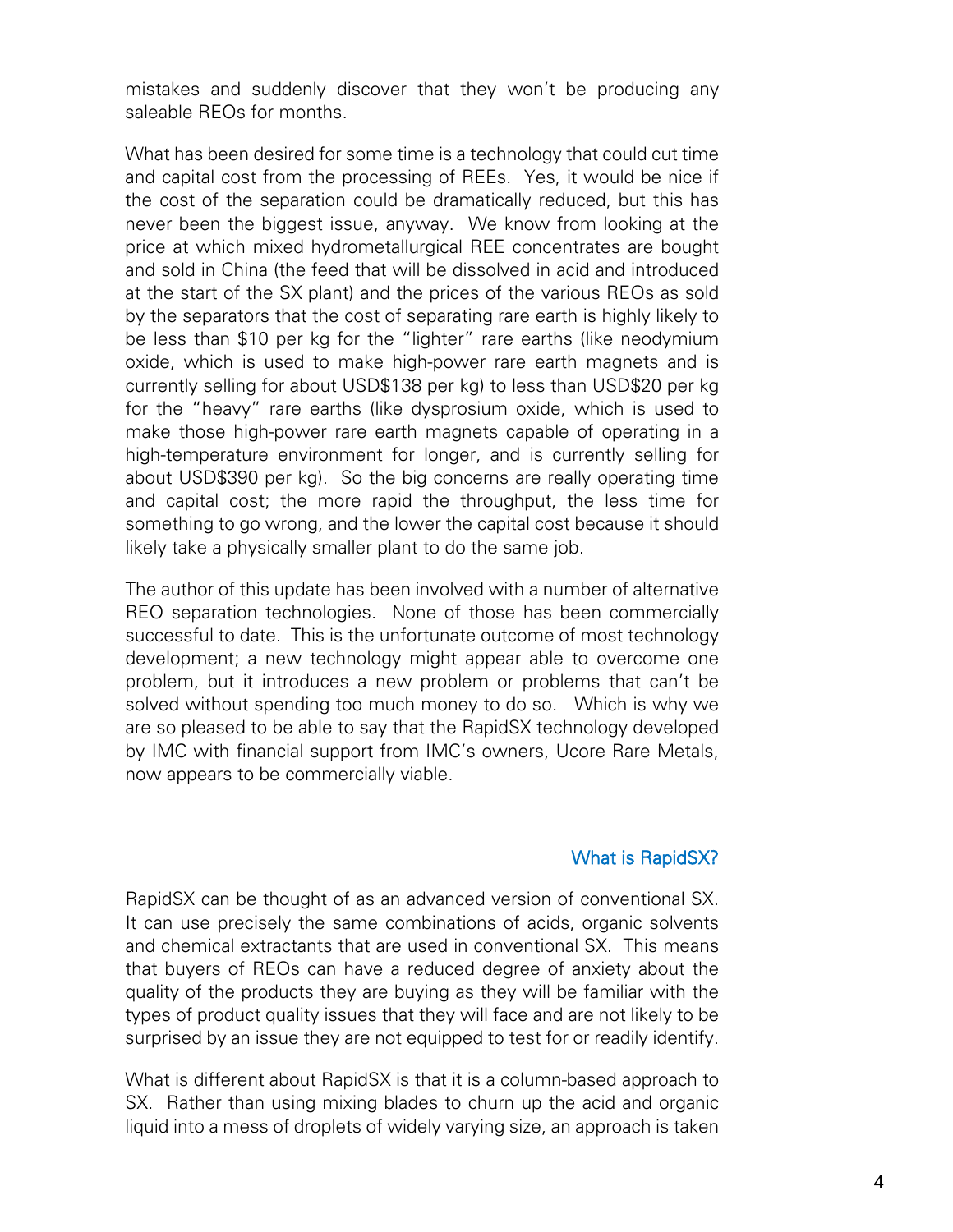that uses an apparatus in a column to create a mixture of droplets that has a much tighter distribution of droplet sizes. Column-based SX is not a novel idea, it has been worked on extensively in the past, but the solutions developed at the time had inherent drawbacks including increased cost or poor recoverability (the ability to recover from a problem during processing).

There is no doubt in our minds that RapidSX is inexpensive enough, on a per-column basis. While we cannot describe the exact technology used, we can say it is simple and straightforward with no expensive components involved. The most important aspects of RapidSX in commercial use have been investigated by Dr. Ahmad Ghahreman of AG Hydrometallurgy Services Inc. in a third-party report commissioned by the Alaska Industrial Development and Export Authority (AIDEA) regarding the RapidSX technology. Dr. Ghahreman is the founder of AG Hydrometallurgy Services and is also Associate Professor of Hydrometallurgy at Queen's, and is one of Canada's most in-demand researchers with respect to developing and commercializing new technology within the critical materials and, more broadly, the industrial metals sectors. We will rely on Dr. Ghahreman's conclusions for our evaluation of the potential impact of RapidSX on the REE industry and on IMC and Ucore.

We must remember to be realistic. We believe, and Dr. Ghahreman concludes, that RapidSX may eventually demonstrate a slightly lower cost of separation per kg of a given REO, perhaps as much or more than 20%. Such a reduction in cost will very likely be insufficient to convince, say, a SX plant operator in China to throw their currently-installed equipment out in the street and adopt RapidSX. However, the reduction in capital cost required to build a plant using RapidSX versus conventional SX, the increased speed of production leading to a lower required working capital level for the operator and using a technology that still relies on well-understood conventional SX chemistry for REEs will likely make RapidSX an enticing option for any company contemplating adding new REE separation capacity.

What is likely most important when evaluating RapidSX is the potential capital cost reduction for a separation plant. First, let's look at potential or commercial conventional SX plants. Years ago, Avalon Rare Metals of Canada issued a PFS for a conventional REE SX plant to be built in Louisiana in the United States. The plant was to be a 10,000 tonne per year producer that was meant to sell 10 fully separated REOs and a mixed heavy REE purified concentrate. The plant was to incorporate more than 1,000 settler/mixer units, and it had a PFS-estimated cost of USD\$302 million at the time. Clearly, separating rare earths is not an inexpensive activity.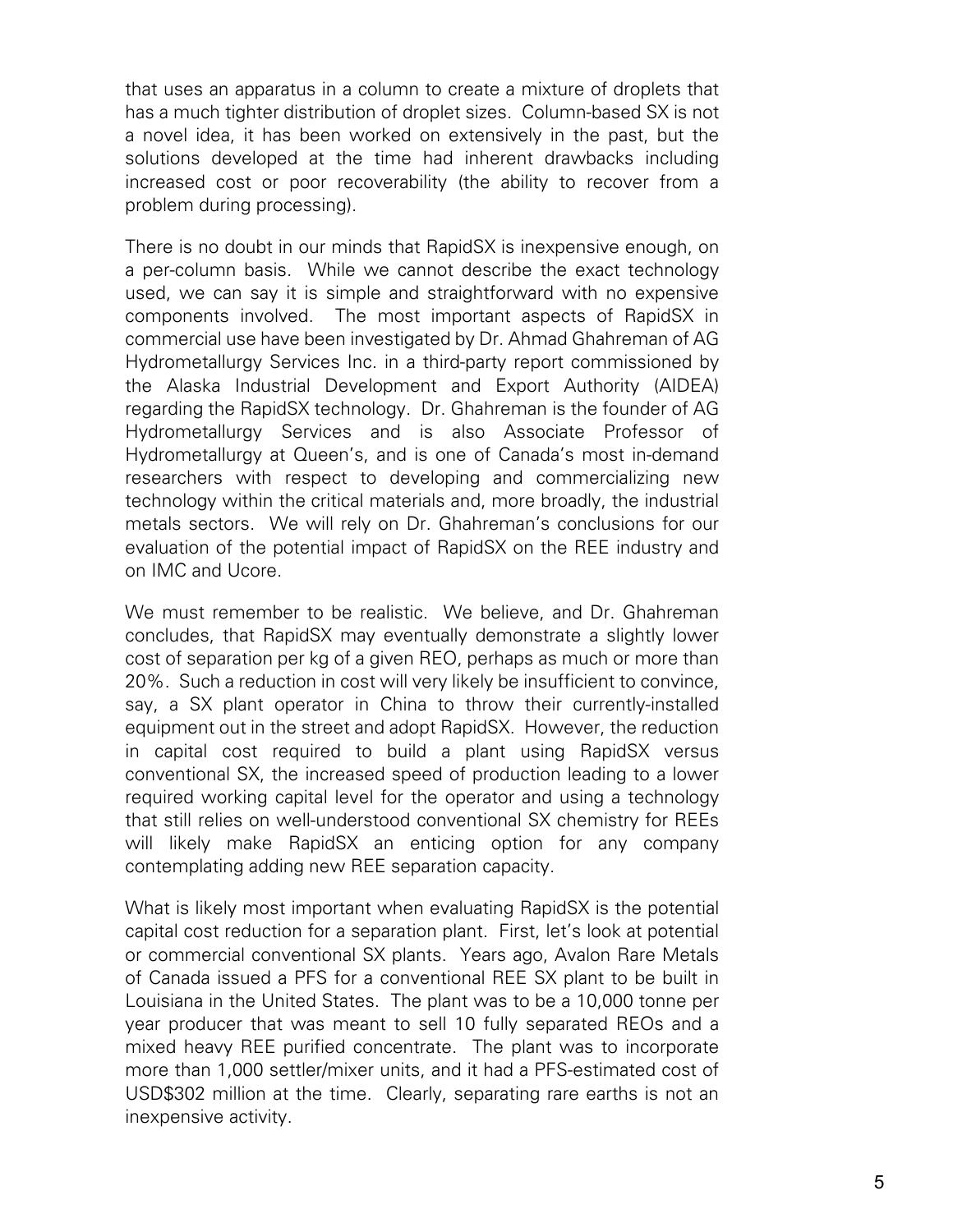Lynas Rare Earths in Australia constructed a conventional REE SX operation in Malaysia. The capacity of this separation plant is roughly 26,000 tpa REO, in five major product streams (NdPr for magnets, La, Ce, mixed LaCe and a combined medium- and heavy-REE solution). The plant has 76 employees and is organized into an upstream section of 4 circuits with a total of 136 settler/mixer stages that separate heavy from light REEs), the process core of 500 settler/mixers in five separate batteries (making NdPr, La, Ce and LaCe) and the final impurity removal section of 70 stages in five batteries. The capacity of the plant is limited by licenses from the Malaysian government, and production has been running at levels of 15,000 tonnes per year for the last two fiscal years. In rough terms, the cost of the entire facility at Kuantan, Malaysia was about USD\$600 million, and various industry experts would put the cost of the SX plant portion of the facility at roughly USD\$400 million.

Note that these two REO separation plants produce different products in different quantities and are very different from a plant that could process both light and heavy rare earths in order to produce the entire suite of REOs. However, we can apply some standard scaling techniques to these two plant designs and suggest that a cost of roughly USD\$200 million for a conventional SX plant processing 5,000 tpa (the amount of REO that we would suggest might be a good starting point for Ucore) would be reasonable.

With that value in mind, Dr. Ghahreman has concluded that RapidSX is more than three times as efficient in operation as conventional SX. His conclusion is that the cost of a RapidSX plant producing the same products as a conventional SX facility would be less than half. So if our hypothetical 5,000 tpa conventional SX plant might cost USD\$200 million, a RapidSX plant capable of producing 5,000 tpa from the same feedstock would be roughly 1/3 the size and cost no more than USD\$100 million. Further, Dr. Ghahreman notes that a single RapidSX column is capable of conducting its task of separating materials in 1/3 the time of a conventional SX settler/mixer. This means that the residency time of REEs within a separation plant, from the time new material is introduced to the time the separated products are available to be sold, should be no more than 1/3 the time taken by a conventional SX plant.

This reduced processing time is extremely important. First, it greatly reduces the chance that an adverse event will occur and ruin a given amount of material. If such an adverse event takes place, the RapidSX plant will very likely resume normal operations much faster than a conventional SX plant. Perhaps most important, though, is the reduction in working capital. Let's assume operation of a 5,000 tpa plant, with rare earths are now selling for USD\$100,000 per tonne when separated (perhaps a low estimate, given where REO prices are as we write this). If the process time in the plant is 30 days for conventional SX, at any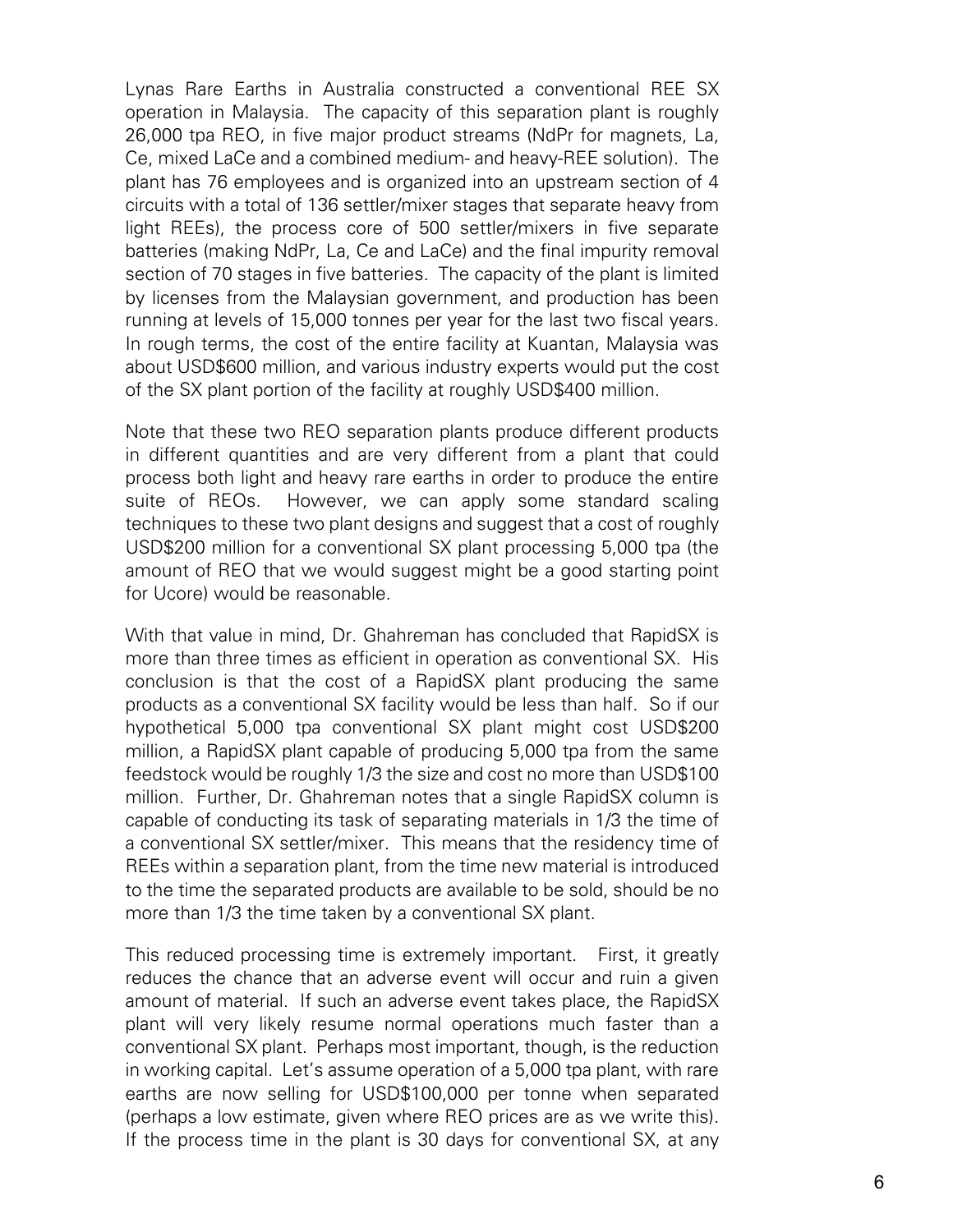given time the plant contains USD\$42 million in work-in-process materials, alone. However, if the efficiency of RapidSX is 3x conventional SX, then the residence time is only 10 days. At any given time, there is only \$14 million of materials flowing through the plant. The RapidSX plant requires much lower levels of working capital and has far lower exposure to variations in rare earth prices.

We also note that the RapidSX technology uses much smaller amounts of relevant reagents during separation. This is part of what contributes to a lower operating cost. That lowered use of reagent chemicals also argues for RapidSX being regarding as the "greener" or environmentally superior technology, compared to old-fashioned SX. With the use of ESG metrics becoming more and more important with respect to institutional investment, and with so few options in the natural resources space that carry a positive ESG argument, Ucore might find itself in a fairly unique position with RapidSX, especially as RapidSX is leveraged into areas outside rare earths.

Today, it may seem that there should be no issue with respect to a publicly-listed rare earth company raising money to build whatever it wants. However, we watched rare earth prices do a slow collapse from 2011 through 2019, after another period where the hope was that the industry would enjoy sustained high prices. Having to find only half the money to build a 5,000 tpa plant, and therefore suffering half the dilution to the company that building a conventional SX plant would require, is not unwelcome. Because no sooner did authorities in China question why rare earth prices were so high (on March 4, 2022) than some of those high prices that have pertained recently began to reverse themselves. We would rather see a company deploy cheaper solutions and superior technology, simply because lower costs make things easier on everyone concerned.

### A High-Level Financial Analysis

Ucore is doing the right things to become a commercial producer. Recently, the company announced the departure of several of the senior executives at their wholly-owned IMC subsidiary. Commercialization requires a different skill-set than R&D, and Ucore had to streamline their executive team, with a focus on final testing and commercial production. By ramping up the involvement of parties, including members of the team at Kingston Process Metallurgy Inc. (KPM, the group involved in bench-scale and pilot testing) and some external consultants, we believe Ucore will be successful in commercializing RapidSX. In particular, we would highlight the involvement of KPM in Kingston, Canada. KPM played a crucial role in the development and commercialization of the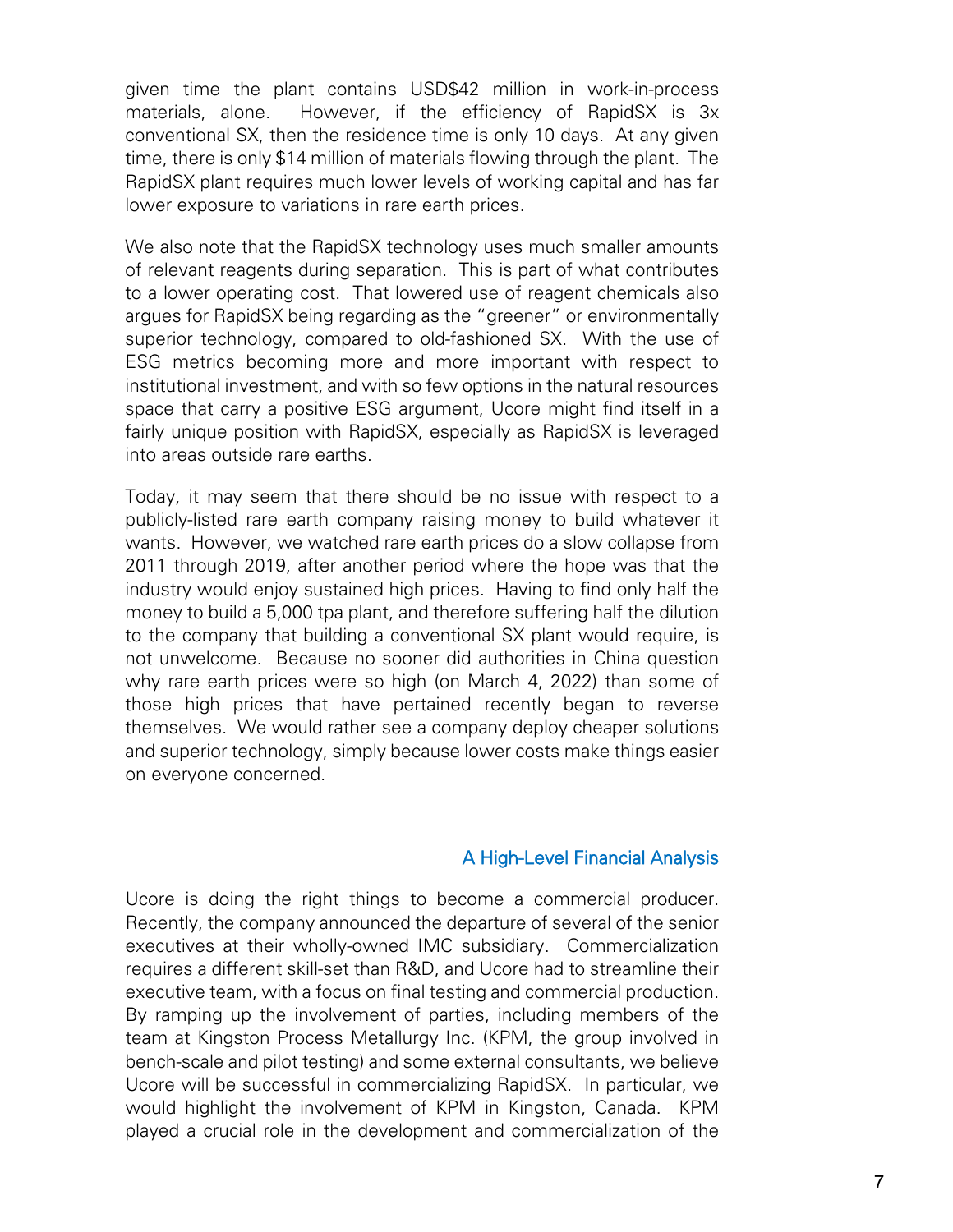battery recycling process owned by Li-Cycle (LICY:NYSE). We believe that having the same level of commercial focus and attention to detail applied to RapidSX by KPM has served Ucore well.



## Figure 1 – KPM staff working on RapidSX trials

Source: Ucore

And without actual feedstock, there is no way to commercialize a new separation technology. The announcement of the involvement of thyssenkrupp Trading, although it did not seem to cause any excitement amongst investors, is a major one because thyssenkrupp controls several sources of rare earth and can provide what are likely to be scarce REE units for processing.

Because we believe that there is a very reasonable probability of RapidSX being successfully commercialized, we have constructed a financial model for Ucore. We do not assume the immediate construction of the Bokan Mountain rare earth mine by Ucore, nor any other mine for rare earth supply. Instead, we are assuming that Ucore will source the feed for a new 5,000 tpa plant (less cerium, since that is likely to be largely extracted chemically, prior to use of RapidSX) from a monazite or other feed.

We also believe that Ucore will be able to purchase non-Chinese hydrometallurgical concentrate. That is, the company will be able to source a mixed rare earth chemical that has already been metallurgically extracted from a mineral source. This will remove the need for a full hydrometallurgical plant from Ucore's plans.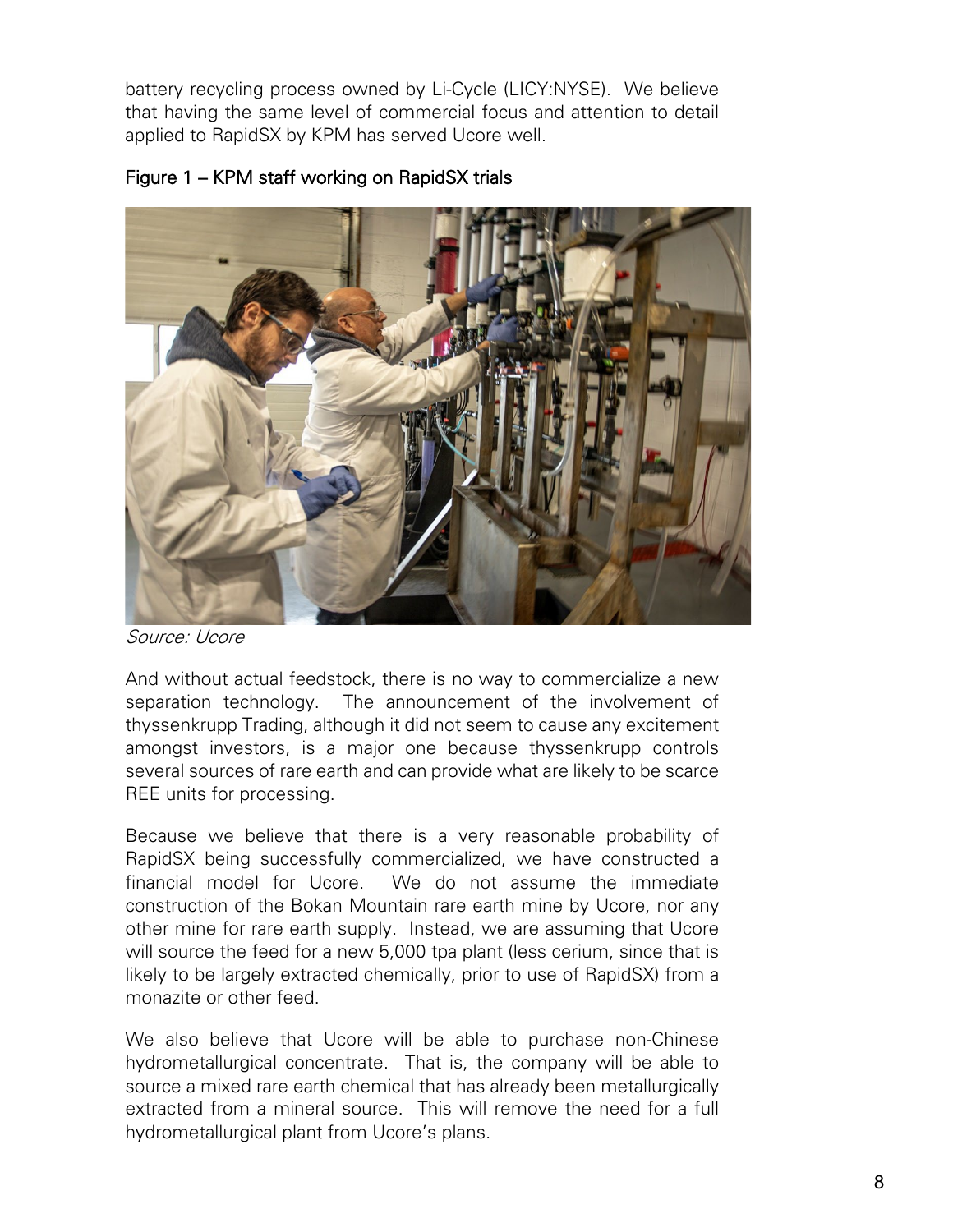On this basis, the cost of the Ucore 5,000 tpa RapidSX plant is USD\$100 million. We will use a blended rare earth profile from several monazite sources as a "typical" monazite. Our proposed hypothetical feedstock is:

|  | <b>Figure 1</b> - Hypothetical Feedstock Composition (Monazite) |  |
|--|-----------------------------------------------------------------|--|
|--|-----------------------------------------------------------------|--|

| La | 22.6% |
|----|-------|
| Ce | 44.3% |
| Pr | 5.0%  |
| Nd | 18.1% |
| Sm | 2.7%  |
| Eu | 0.4%  |
| Gd | 1.7%  |
| Tb | 0.2%  |
| Dy | 0.9%  |
| Ho | 0.1%  |
| Fr | 0.3%  |
| Гm | 0.0%  |
| Yb | 0.1%  |
| Lu | 0.0%  |
|    | 3.5%  |

Source: Stormcrow

We note that if Ucore secures a superior source of high-value rare earths, such as from one of the new ionic clay deposits being developed around the world, then the value of this business would be higher as revenues from the sale of a relatively higher proportion of magnet materials and heavy rare earths would increase compared to an average monazite supply. We will assume that Ucore can sell all the rare earths it produces, but that they only separate and sell elements up to and including Dy. We also note that there is a good market for La outside China, but we will not sell any Ce. And we will sell Y, because, again, it can largely be chemically removed from the rest of the REOs and then purified to the required level afterward.

On the basis of the above, we will assume that Ucore purchases 8,975 tonnes of contained rare earth in a good-quality hydrometallurgical concentrate with the above proportions of REOs. This results in 5,000 tonnes of useful REO once Ce is removed. Annual production would be: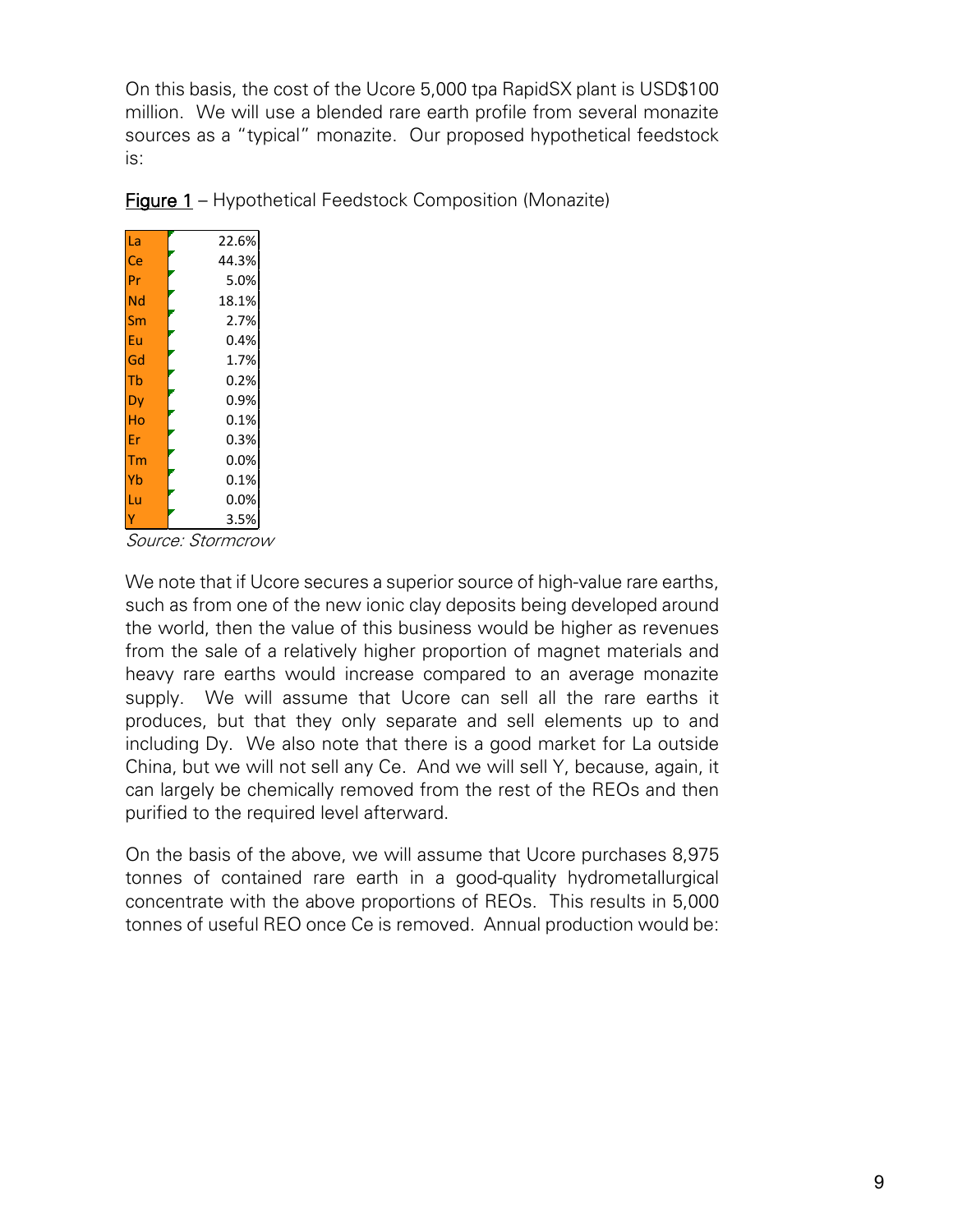| La | 2,031          |
|----|----------------|
| Ce | 3,975          |
| Pr | 453            |
| Nd | 1,621          |
| Sm | 246            |
| Eu | 32             |
| Gd | 156            |
| Tb | 18             |
| Dy | 79             |
| Ho | 11             |
| Er | 24             |
| Тm | $\overline{2}$ |
| Yb | 10             |
| Lu | 1              |
|    | 317            |

## Figure 2 – Hypothetical Annual Production (tonnes oxide)

Source: Stormcrow

Ucore would sell only those rare earth oxides marked in light green, a total of 4,952 tonnes of the purchased REO. It is possible that the remaining heavy REOs would be sold to another processor, likely in China, but we assume no revenue from this sale. We also assume a conservative purchase price (based on historical information) for the monazite-derived hydrometallurgical feedstock of 50% of the total contained and separated REO value, and we assume our latest long-term price deck for REOs, as shown below:

### Figure 3 – Long-Term REO Pricing (USD/t)

| La (USD/t)  | \$<br>1,650     |
|-------------|-----------------|
| Ce (USD/t)  | \$<br>1,660     |
| Pr (USD/t)  | \$<br>135,500   |
| Nd (USD/t)  | \$<br>128,000   |
| Sm (USD/t)  | \$<br>2,600     |
| Eu (USD/kg) | \$<br>30,000    |
| Gd (RMB/t)  | \$<br>62,800    |
| Tb (USD/kg) | \$<br>1,250,000 |
| Dy (USD/kg) | \$<br>550,000   |
| Ho (RMB/kg) | \$<br>149,200   |
| Er (USD/kg) | \$<br>32,000    |
| Tm          | n/a             |
| Yb (RMB/kg) | \$<br>17,300    |
| Lu (RMB/kg) | \$<br>785,500   |
| Y (USD/kg)  | \$<br>7,500     |
| Sc (RMB/kg) | \$<br>895,500   |

Source: Stormcrow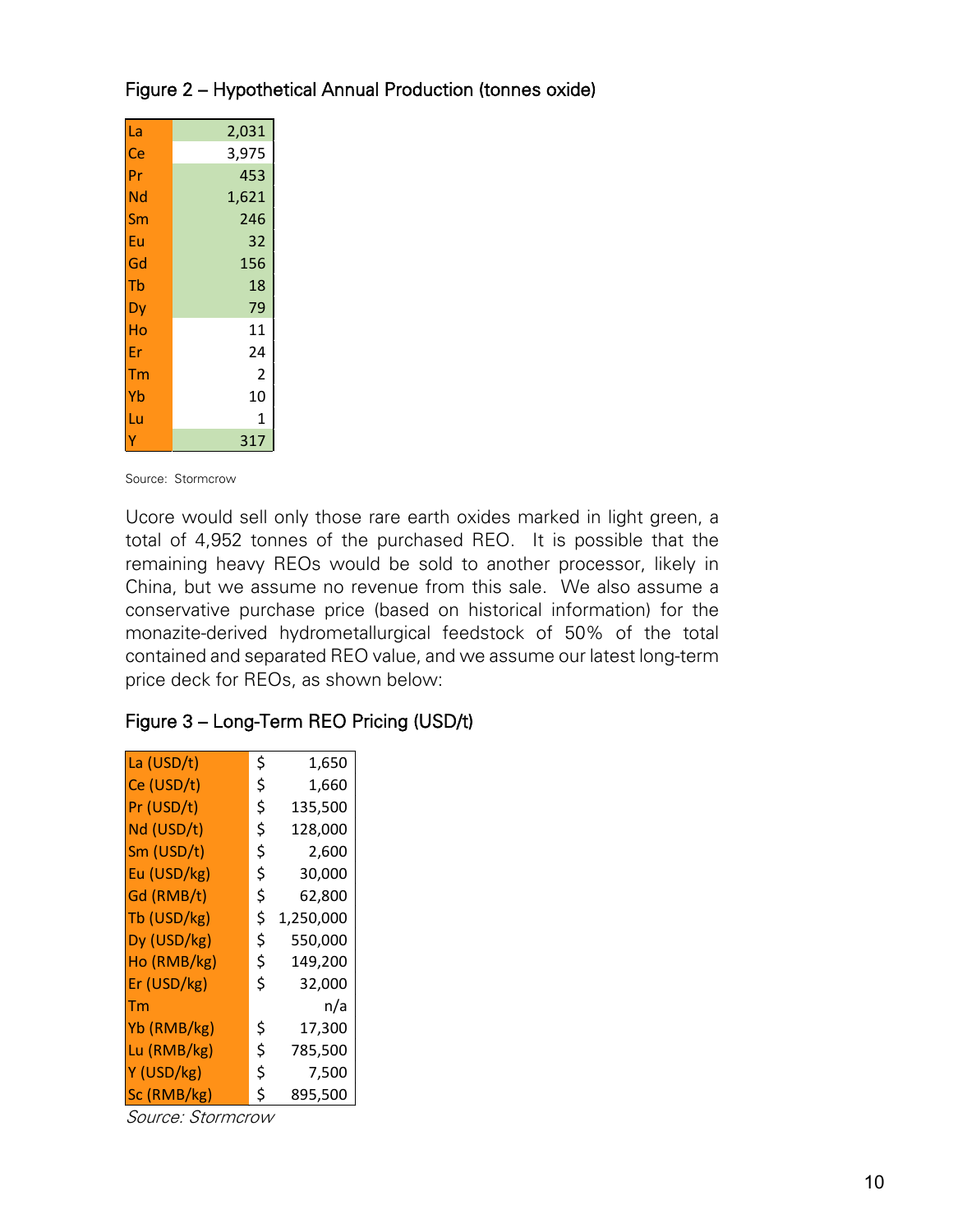We have built a simple financial model that includes SG&A expenses of USD\$2 million per year, increasing at 4% per year, and an annual output of 5,000 tonnes REO purchased for 50% of total contained and separated REO value while Ucore will not sell Ce or any REO on the tables above listed below Dy. The capital cost for the facility, spent in the year before processing commences at the RapidSX-based separation plant, is \$100 million.

Now, we have used a 35% discount rate to evaluate the value of Ucore's first RapidSX plant. This likely looks excessive compared to the evaluation of a mining project with a 10% or even 8% applied discount rate. However, what Ucore and IMC are doing with RapidSX is not mining, it is technology development, and the results will be somewhat binary. We believe that the prospects for commercialization are high, but risks remain ahead of the construction of a commercial demonstration facility and thus an investment into Ucore on the basis of the value in IMC is something of a venture investment, where use of a 35% discount rate would be prudent.

And even on that basis, the result is spectacular. This suggests to us that the investment is worth making, if even on the basis of a 35% discount rate there is a substantial potential increase in value from current levels. And there is, because our analysis suggests a value per share of \$4.38 compared to the current average trading level of roughly \$0.75. Note, too, that if Ucore can demonstrate the commercial readiness of RapidSX and if it can demonstrate an ability to source significant amounts of feedstock, either from a wholly-owned project such as Bokan Mountain or an alternative or from sellers of concentrates outside of China, there would be literally nothing other than market demand preventing Ucore from building additional 5,000 tpa plants and selling the separated rare earths to multiply this value even more.

#### **Conclusions**

RapidSX has significant potential. A 3<sup>rd</sup> party report written for AIDEA by Dr. Ghahreman of AG Hydrometallurgical Consulting Services suggests that using RapidSX to separate rare earth oxides will have an operating cost perhaps 20% lower than conventional SX. However, because RapidSX is 3x as efficient as conventional SX the processing plant should have a capital cost of only half the conventional SX plant, or better. So while it would appear that no existing processor will pull out their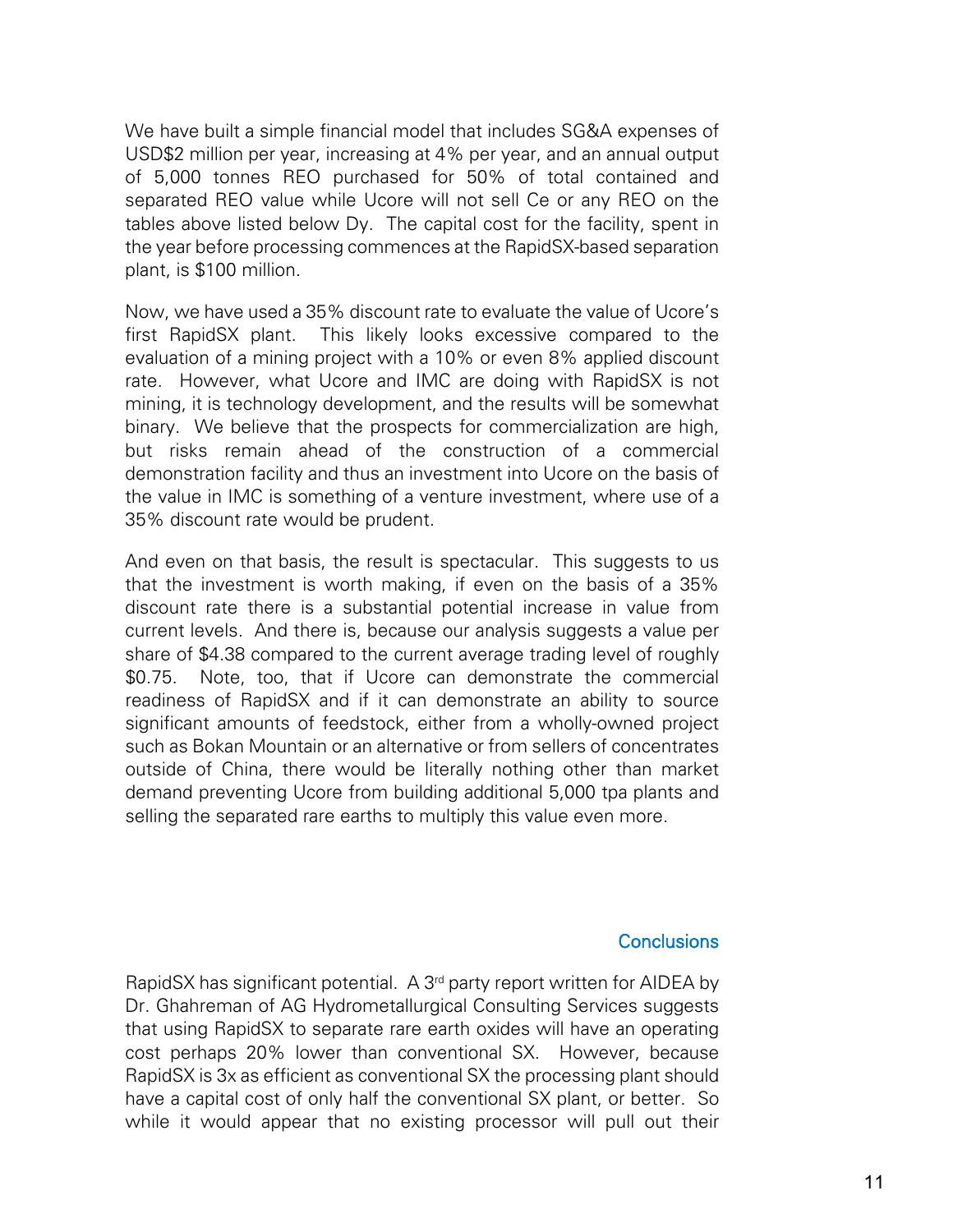equipment and replace it with a RapidSX system, it would be foolish not to consider implementing RapidSX in a new plant as best practice.

Ucore is also concentrating on what needs to get done in order to bring quantities of separated and purified REOs to market for sale. Recent announcements emphasize that IMC has entered a commercialization phase of its RapidSX technology with the changes made in IMC management. The announcement that thyssenkrupp have become involved to help supply feed to the proposed Ucore SMC is an absolutely essential step for any company with a promising separation technology; you can't separate and sell REEs that you don't actually have.

Our financial analysis of the implications for Ucore suggest that building a 5,000 tpa RapidSX-based processing plant and sourcing even averagequality hydrometallurgical concentrates derived from monazite gives Ucore a value of \$4.38 a share, compared to the current rough trading level of \$0.75. Obviously, there is still technological, execution and financial risk to deal with, but we certainly do not minimize these risks because our model incorporates a 35% discount rate.

Given the likely financial implications of RapidSX, including a much lower capital cost, improved operating cost and much lower working capital needs, the continued development of RapidSX by IMC and Ucore is highly encouraged. We are placing a target of \$4.25 on Ucore shares and reaffirming our **POSITIVE** recommendation.